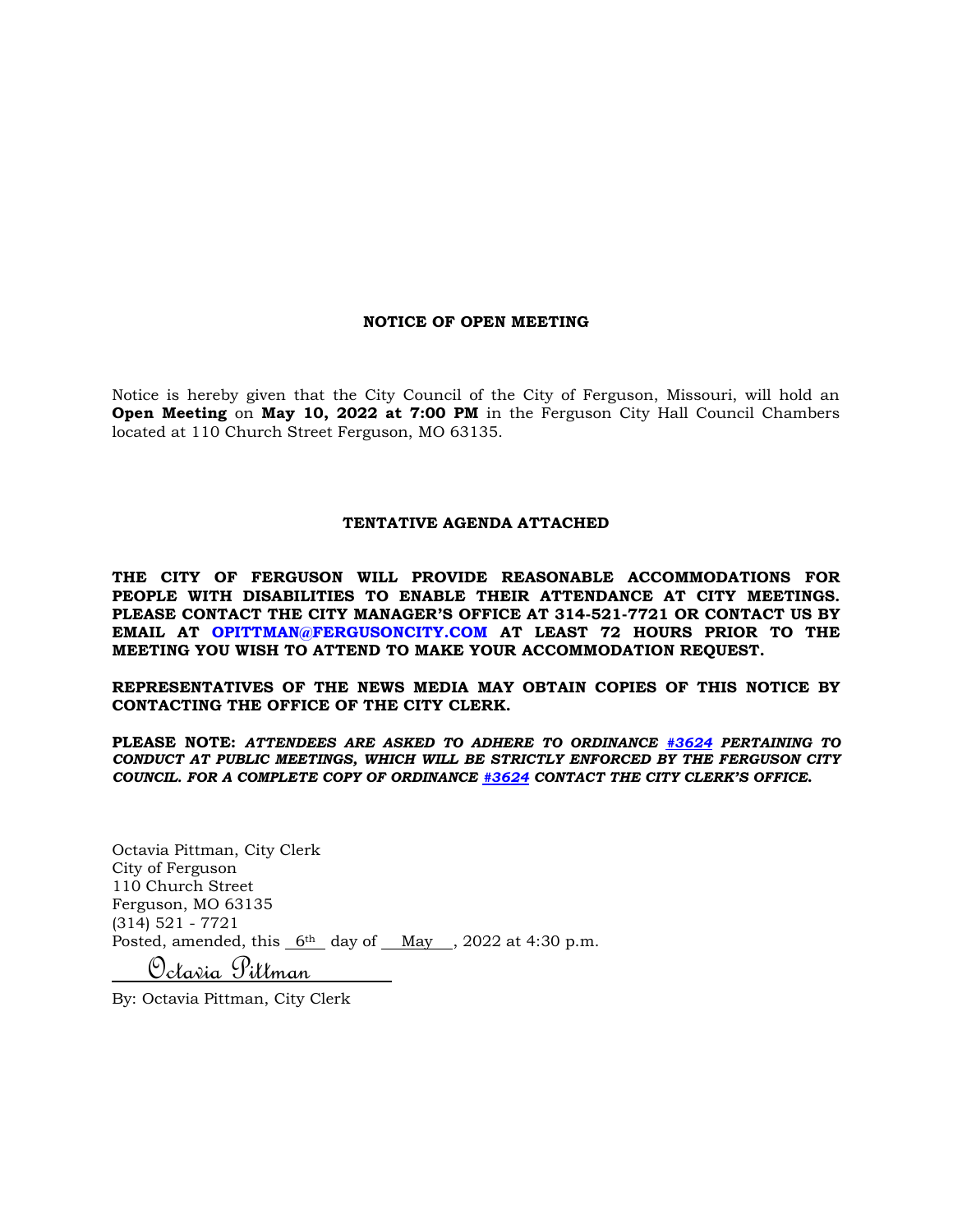## **CITY OF FERGUSON CITY COUNCIL MEETING MAY 10, 2022 TENTATIVE AGENDA**

## **1. OPENING CEREMONIES**

- **a.** Call To Order
- **b.** Silent Prayer
- **c.** Pledge Of Allegiance To The American Flag
- **d.** Roll Call

# **2. PUBLIC COMMENTS**

# **3. MANAGER'S REPORT**

- **a.** Fire Department Update **Fire Chief John Hampton**
- **b.** W. Florissant Car Wash Update **Parks Director Dave Musgrave**

# **4. SPECIAL PRESENTATION**

# **5. PUBLIC HEARING**

# **6. CONSENT AGENDA**

# **a. CITY COUNCIL MEETING MINUTES**

- **i.** Regular Meeting Minutes: [April 19, 2022;](https://www.fergusoncity.com/DocumentCenter/View/5840/Council-Meeting-Minutes-041922-combined) [April 26, 2022](https://www.fergusoncity.com/DocumentCenter/View/5846/Council-Meeting-Minutes-042622)
- **ii.** Special Meeting Minutes: [March 3,](https://www.fergusoncity.com/DocumentCenter/View/5845/Council-special-meeting-minutes-030322) 2022; [April 13, 2022;](https://www.fergusoncity.com/DocumentCenter/View/5833/Council-special-meeting-minutes-041322) [April 19, 2022](https://www.fergusoncity.com/DocumentCenter/View/5834/Council-special-meeting-minutes-041922)

# **b. BOARD/COMMISSION MEETING MINUTES**

- **i.** Civilian Review Board: [April 4, 2022](https://www.fergusoncity.com/DocumentCenter/View/5844/FCRB-Open-Meeting-Minutes-04042022)
- ii. Redistrict Commission: [February 17, 2022;](https://www.fergusoncity.com/DocumentCenter/View/5843/Redistrict-MINUTES-021722) [March 17, 2022;](https://www.fergusoncity.com/DocumentCenter/View/5837/Redist-Comm-min-31722)

# **c. APPOINTMENTS**

- **i.** Boards and Commissions
	- **o** North County Festival Square CID

# **d. REQUESTS**

- **i.** Liquor License Approval
	- **o** (*Request to postpone)* Family Dollar 1120 N. Florissant Rd **(New)**

# **e. PROCLAMATIONS**

# **7. RESOLUTIONS**

**a. [Resolution No. 2022-19](https://www.fergusoncity.com/DocumentCenter/View/5838/Resolution-No-2022-19-Surplus-Vehicles-and--Equipment)** – A Resolution Declaring Certain Used Vehicles And Used Equipment Owned By The City Of Ferguson As Surplus Property And Authorizing The City Manager To Sell Said Property At Its Fair Market Value

# **8. BILLS REQUIRING FIRST READING**

# **9. BILLS REQUIRING SECOND READING**

**a. [Bill No. 7226](https://www.fergusoncity.com/DocumentCenter/View/5796/Bill-No-7226-2022-xxxx-PROP-U-local-use-tax)** – An Ordinance Of The City Of Ferguson, Missouri, Imposing A Use Tax For General Revenue Purposes At The Rate Of Two Percent (2%) On The Privilege Of Storing, Using Or Consuming Within The City Any Article Of Tangible Personal Property Pursuant To The Authority Granted By And Subject To The Provisions Of Sections 144.600 Through 144.761 RSMO.; Such Use Tax To Be Primarily Used By The City Of Ferguson To Support The General Operations Of The City Of Ferguson, Including The Retention And Attraction Of Public Safety And Other Employees; Providing For The Use Tax To Be Repealed,